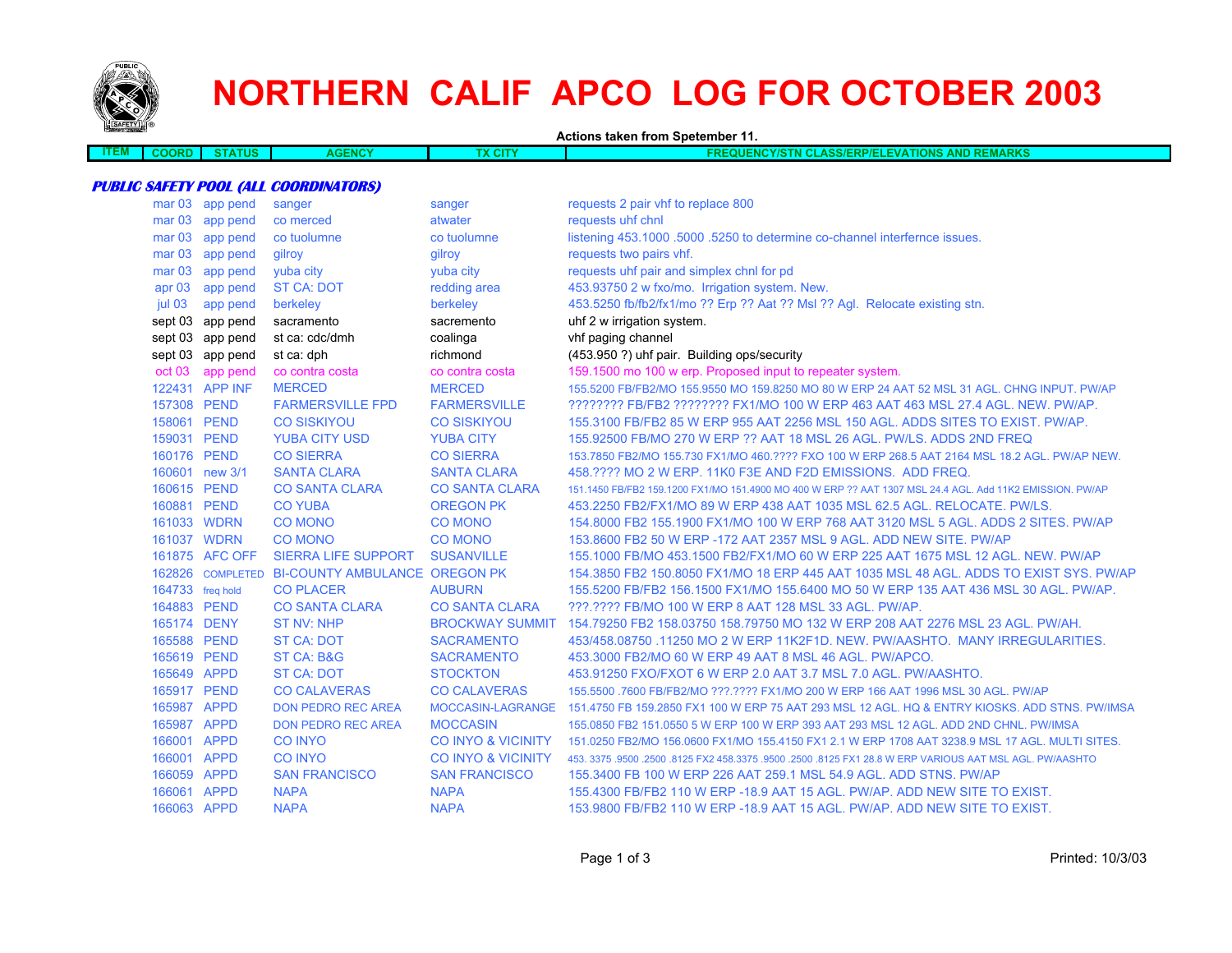| 165987 APPD |                 | <b>DON PEDRO REC AREA</b>      |                         | MOCCASIN-LAGRANGE 151.4750 FB 159.2850 FX1 100 W ERP 75 AAT 293 MSL 12 AGL. HQ & ENTRY KIOSKS. ADD STNS. PW/IMSA              |
|-------------|-----------------|--------------------------------|-------------------------|-------------------------------------------------------------------------------------------------------------------------------|
| 165987 APPD |                 | <b>DON PEDRO REC AREA</b>      | <b>MOCCASIN</b>         | 155,0850 FB2 151,055 MO 5 W ERP 100 W ERP 393 AAT 293 MSL 12 AGL. ADD 2ND CHNL, PW/IMSA                                       |
| 166300 APPD |                 | <b>PALM DRIVE HOSPITAL</b>     | <b>SEBASTOPOL</b>       | 155,4300 .355 FB/MO 157,4500 FB 100 W ERP -25.5 AAT 32 MSL 23 AGL. PW/IMSA, RESTORE.                                          |
| 166460 APPD |                 | <b>SAN FRANCISCO, CI/CO</b>    | <b>SAN FRANCISCO</b>    | 155,3400 FB 100 W ERP -41.2 AAT 72 MSL 19.1 AGL, ADD STNS, PW/AP                                                              |
| 166748 APPD |                 | <b>CO MONO</b>                 | <b>CO MONO</b>          | 153,8600,9200 154,0250 FB2/MO 30 W ERP 927 AAT 3039 MSL 40 AGL, PW/AP, RESTORE.                                               |
| 166753 APPD |                 | <b>CO MONO</b>                 | <b>CO MONO</b>          | 153.8600 154,8000 FB2/MO 75 W ERP 392.9 AAT 3064 MSL 4 AGL. PW/AP. ADDS SITES TO EXIST.                                       |
| 166754 APPD |                 | <b>CO PLUMAS</b>               | <b>CO PLUMAS</b>        | 154.1900 155.0850 FB2/MO 155.30250 FB2T 150.78250 FX1T 28 W ERP 708.4 AAT 2229 MSL 9 AGL. MODS/ADDS PW/IMSA                   |
| 166762 APPD |                 | <b>CORCORAN</b>                | <b>CORCORAN</b>         | 453/458,16250 FB2/MO 60 W ERP 12 AAT 61 MSL 6 AGL, NEW TRANSIT, PW/AASHTO,                                                    |
| 167028 APPD |                 | <b>CO CONTRA COSTA</b>         | <b>LIVERMORE</b>        | 153.8300 .2050 .2650 .2800 .2950 .3850 MO 100 W ADDS 20K0F2D EMISSION. PW/AASHTO                                              |
| 167029 APPD |                 | <b>CO CONTRA COSTA</b>         | <b>CONCORD</b>          | 151,0250 156,0450 MO 100 W ERP 0 AAT 0 MSL 0 AGL, 20K0F2D ONLY, PW/AASHTO                                                     |
| 167030      | <b>DENY</b>     | CO CONTRA COSTA                | <b>VARIOUS</b>          | 151.0250 FX1T 153.8150 .8300 154.2050 .2800 .3850 FB/FBT 300 W ERP V AAT V MSL V AGL ALL EMISSIONS, PW/AASHTO                 |
| 167031 DENY |                 | <b>CO CONTRA COSTA</b>         | <b>PLEASANT HILL</b>    | 153,8150 FB 300 W ERP -104 AAT 37 MSL 31 AGL, ALL EMISSIONS, PW/AASHTO                                                        |
| 167031      | <b>DENY</b>     | <b>CO CONTRA COSTA</b>         | <b>CROCKETT</b>         | 153,8150,8300 154,2800,3850 156,0450 FB 133 W ERP 213 AAT 273 MSL 36.6 AGL, ALL EMISSIONS, PW/AASHTO,                         |
| 167031 DENY |                 | <b>CO CONTRA COSTA</b>         | <b>RICHMOND</b>         | 153.8150 154.2800 .3850 156.0450 FB 86 AAT 113 MSL 19 AGL, ALL EMISSIONS, PW/AASHTO                                           |
| 167283 APPD |                 | <b>CO SANTA CLARA</b>          | <b>CO SANTA CLARA</b>   | 155.790 FB/FB2 10 W ERP -21 AAT 26.5 MSL 15.9 AGL, 8K3F1E, COURTS, PW/AP.                                                     |
| 167309 APPD |                 | <b>SAN MATEO</b>               | <b>SAN MATEO</b>        | 482.9875 FB2 287 W ERP ? AAT 221 MSL 9 AGL. MODS EXISTING, PW/AP.                                                             |
| 167372 APPD |                 | DON PEDRO REC AREA MOCCASIN    |                         | 155,0500 FB2/MO 159,0150 MO 35 W ERP 393.8 AAT 899 MSL 18 AGL, PW/IMSA.                                                       |
| 167376 DENY |                 | CO CONTRA COSTA                | <b>PLEASANT HILL</b>    | 153,8150 FB 300 W ERP -104 AAT 37 MSL 31 AGL, ALL EMISSIONS, PW/AASHTO                                                        |
| 167376 DENY |                 | <b>CO CONTRA COSTA</b>         | <b>CROCKETT</b>         | 153,8150,8300 154,2800,3850 133 W ERP 213 AAT 273 MSL 36.6 AGL, ALL EMISSIONS, PW/AASHTO,                                     |
| 167376 DENY |                 | <b>CO CONTRA COSTA</b>         | <b>RICHMOND</b>         | 153.8150 154.2800 .3850 FB 86 AAT 113 MSL 19 AGL. ALL EMISSIONS, PW/AASHTO                                                    |
| 167378 DENY |                 | <b>CO CONTRA COSTA</b>         |                         | HIGHLAND PK (LIVERMORE) 151.1000 153.8150 154.3850 FB 9 W ERP 155.8200 300 W ERP 798 AAT 786 MSL 12 AGL. ALL EMSNS. PW/AASHTO |
| 167378 DENY |                 | <b>CO CONTRA COSTA</b>         | <b>BALD PK (ORINDA)</b> | 151,1000 153,8150 154,3850 FB 45 W ERP 155,8200 300 W ERP 485 AAT 583 MSL 32 AGL, ALL EMSNS, PW/AASHTO                        |
| 167378 DENY |                 | <b>CO CONTRA COSTA</b>         |                         | KRAGOR PK (CLAYTON) 151.1000 153.8150 154.3850 FB 45 W ERP 155.8200 300 W ERP 409 AAT 577 MSL 27 AGL. ALL EMSNS. PW/AASHTO    |
| 167553 PEND |                 | <b>CO YUBA</b>                 | <b>MARYSVILLE</b>       | 458,8750 FX1 65 W ERP 0 AAT 19 MSL 6.1 AGL, PW/AP, STATE P TO P NET.                                                          |
|             | 167693 NEW 10/2 | <b>HOLLISTER</b>               | <b>HOLLISTER</b>        | 458,93750 FXO 1.5 W ERP -114.8 AAT 65.5 MSL 10 AGL, DATA LINK, PW/AP.                                                         |
| 167696 APPD |                 | <b>CO MARIPOSA</b>             | <b>MARIPOSA</b>         | 453,96250 FXO 1.5 W ERP 43.2 AAT 688.8 MSL 7 AGL, DATA LINK, PW/AP.                                                           |
|             | 167935 NEW 10/1 | <b>LOWER LAKE WATER DIST 1</b> | <b>LOWER LAKE</b>       | 154,0250 FB/MO 149 W ERP -121.5 AAT 419 MSL 10 AGL, PW/AP, Relocate.                                                          |
| 167965      | <b>APPD</b>     | CO KERN (fyi)                  | <b>CHOLOME (SLO)</b>    | 154,8600 FB/FB2/MO 158,8200 MO 158 W ERP 64.4 AAT 573.0 MSL 22.9 AGL, PW/AASHTO,                                              |
|             | 167996 NEW 10/1 | <b>CO SOLANO</b>               | <b>CO SOLANO</b>        | 453,1000 92500 FB/FB2/FX1/MO, MAKES DATA CORRECTIONS ON EXIST SYSTEM, PW/AP,                                                  |
|             |                 |                                |                         |                                                                                                                               |

#### **470-512 MHz POOL**

| nov 02 app pend st ca: oes |                           |           | bay area (coord chnl) ???.???? Fb/fb2/fx1/mo ?? W erp ?? Aat ??msl ??agl. Bay inter-agency intercom. |
|----------------------------|---------------------------|-----------|------------------------------------------------------------------------------------------------------|
|                            | aug 03 app pend san mateo | san mateo | 482.98750 fb2/mo 274 w erp 85 aat 221 msl 9 agl. Pw. Add freq to exist system.                       |